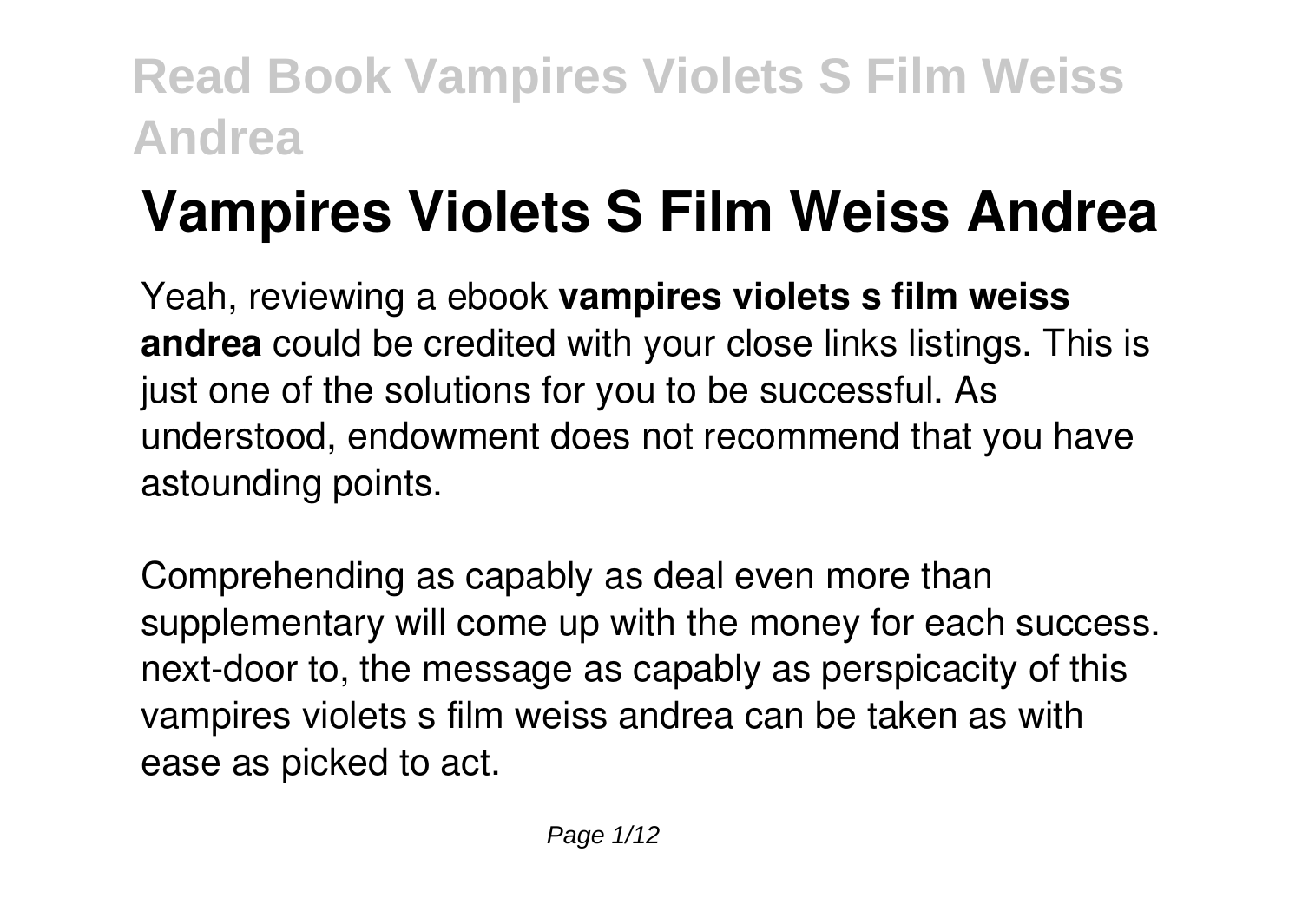Vampires Violets S Film Weiss

It's taboo and sexy ... in the vampire film," said Andrea Weiss, a film professor at the City College of New York and author of "Vampires and Violets: Lesbians in Film." ...

Bloodthirsty and bewitching, lesbian vampires have been seducing audiences for decades Jenny Hart (Kristen Wiig) supports her lottery scratcherobsessed mother, Betty (Maya Rudolph) and her witty, creative daughter, Violet ... Henson's groundbreaking 1982 feature film, "The ...

comic con I Mean Me. I Mean You." is at the Art Institute of Chicago Page 2/12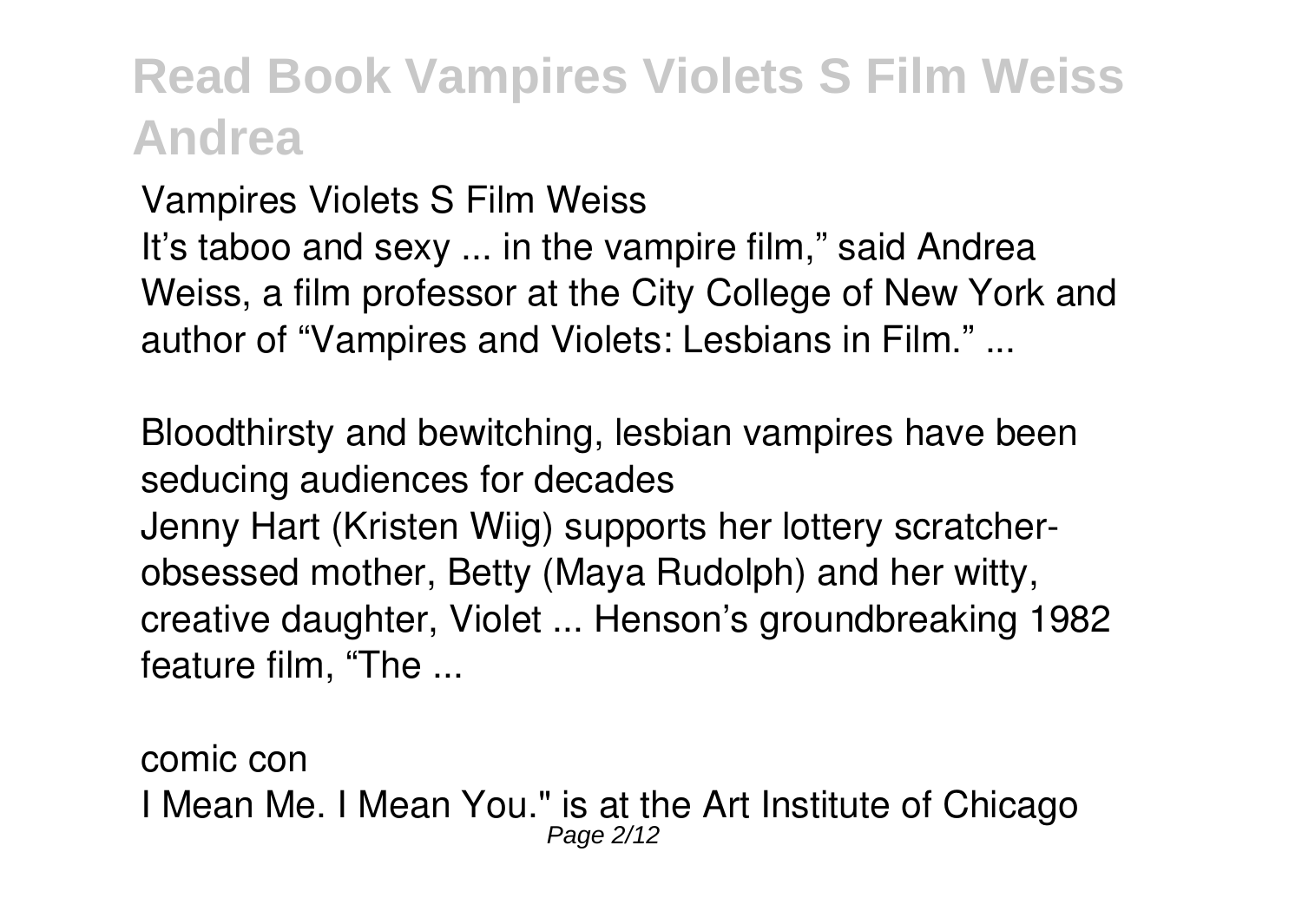through Jan. 24. It's no easy task to single out an individual phrase, but one that stuck: ADMIT NOTHING / BLAME EVERYONE / BE BITTER.

The story of lesbians and the cinema is a love-hate affair in which the invisible becomes visible in fascinating and surprising ways. The lesbian vampire, for instance, cinema's most persistent lesbian character, acts out male fantasises of sexual challenge and titillation, but she is also an agent of female desire that is both dangerous and excessive. Gossip and camp have enabled the starszDietrich, Garbo, Hepburn to hold particular, magical appeal for lesbian film goers. Andrea Weiss follows the lesbian character in Hollywood Page 3/12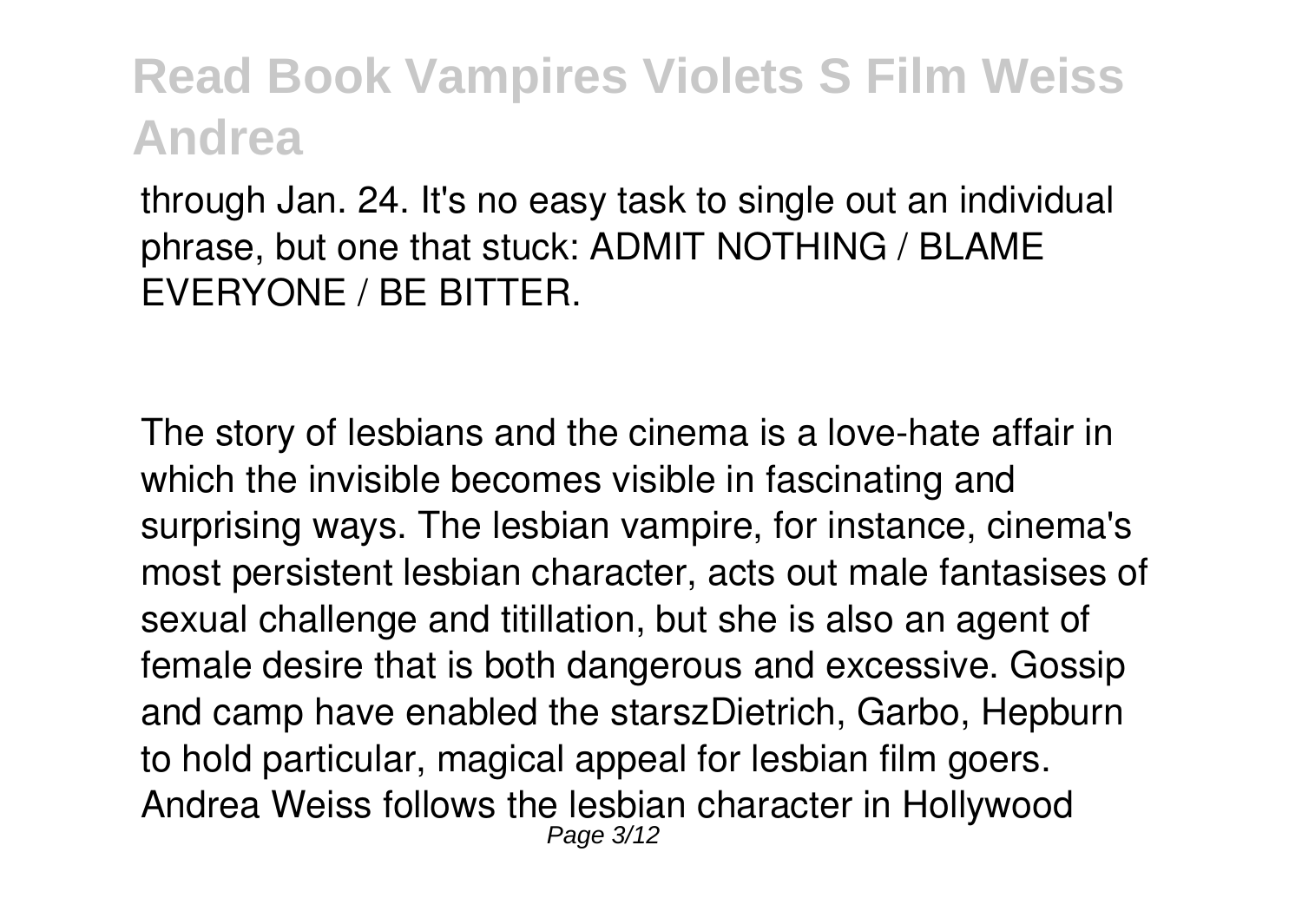films, from Dorothy Arzner's The Wild Party, through The Children's Hour, Rebecca, Silkwood, and The Color Purple. She explores lesbian sexuality in European art cinema and modern independent work by lesbian filmmakers. With wit, insight, and liberal illustration she brings into her discussion a wide range of films, both popular and forgotten, as well as the work of contemporary directors Chantal Akerman, Su Friedrich, Ulrike Ottinger, and many others.

A revelatory survey of lesbian identity in film--from the crossdressing stars like Garbo, Dietrich, and Hepburn to the vampire movies of the late '60s, Silkwood and The Color Purple. With wit and political acumen, Weiss reveals the concealed world of a host of movies both popular and Page 4/12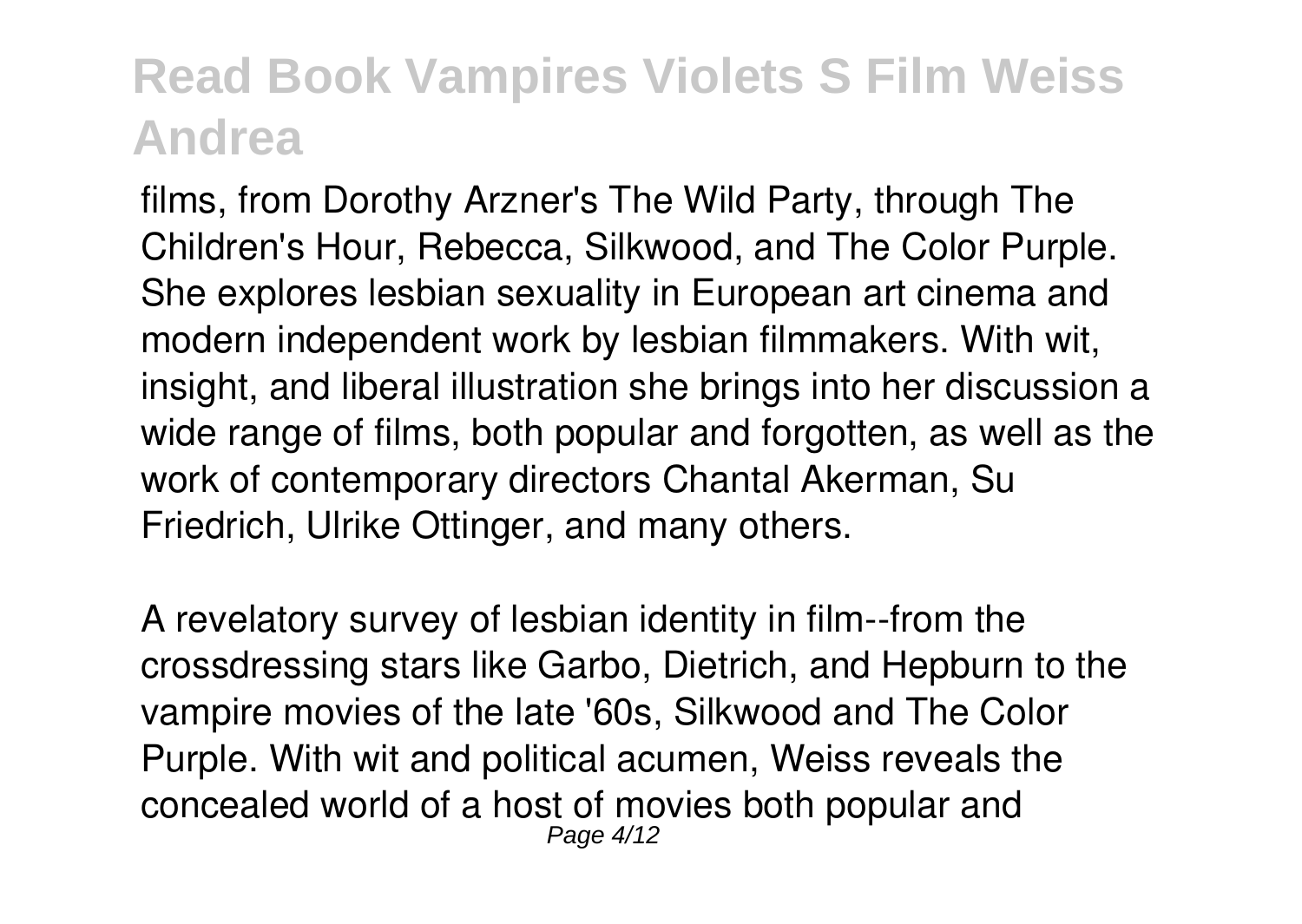forgotten

Andrea Weiss reclaims the lesbian film heritage from early silent cinema to the Hollywood of yesteryear to today's art and independent cinema. She takes on Hollywood and how Tinsel Town exploits lesbian characters in its films. She looks at the appeal of stars to lesbian audiences. She explores camp, gives a view of vampire films in their gory detail and tests out her ideas upon readers who will also be film buffs. She also gives attention to modern film directors like Chantal Akerman, Su Friedrich, Marlene Gorris and Ulrike Ottinger.

Immortal, Invisible: Lesbians and the Moving Image is the first collection to bring together leading film-makers, academics Page 5/12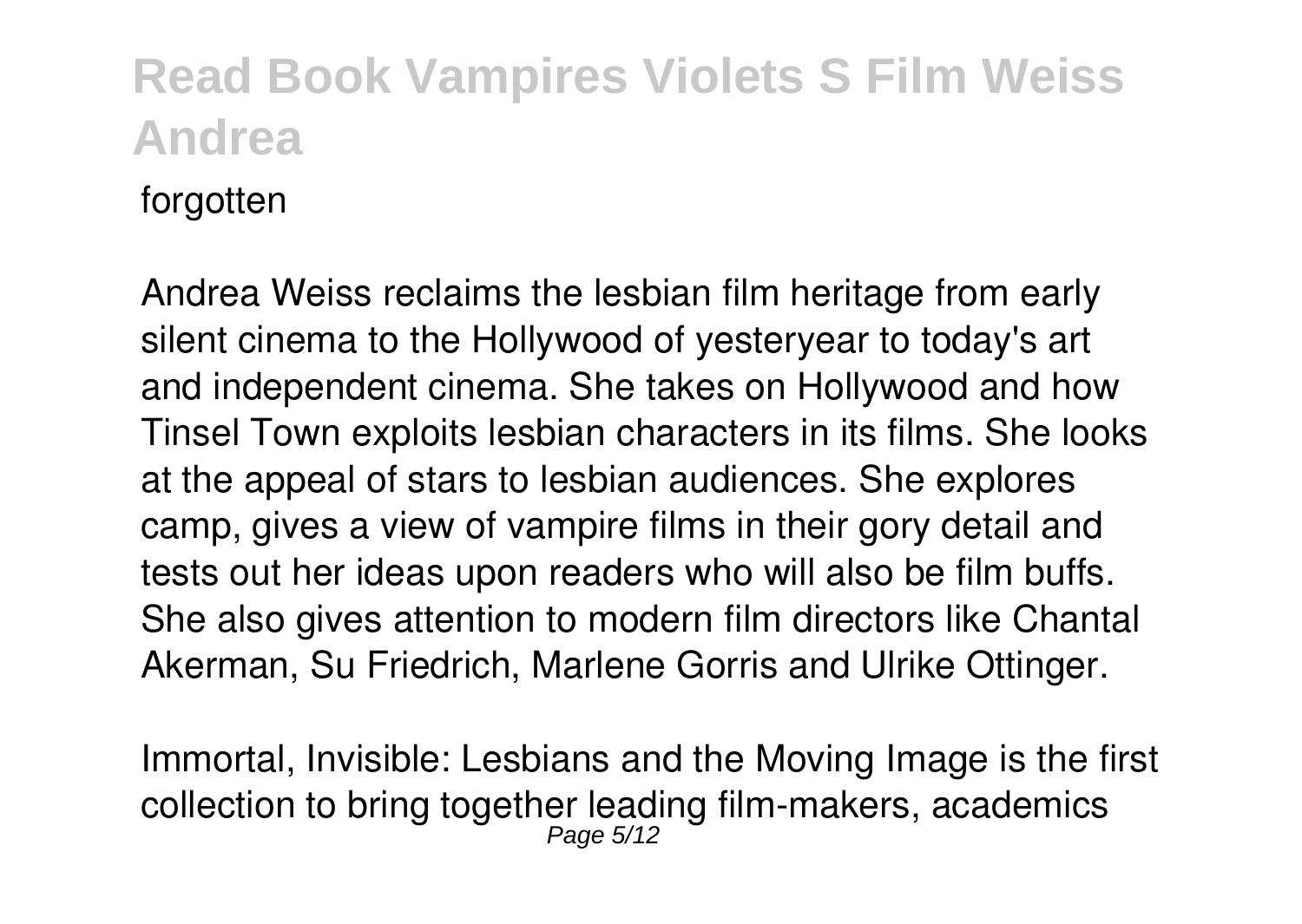and activists to discuss films by, for and about lesbians and queer women. The contributors debate the practice of lesbian and queer film-making, from the queer cinema of Monika Treut to the work of lesbian film-makers Andrea Weiss and Greta Schiller. They explore the pleasures and problems of lesbian spectatorship, both in mainstream Hollywood films including Aliens and Red Sonja, and in independent cinema from She Must be Seeing Things to Salmonberries and Desert Hearts. The authors tackle tricky questions: can a film such as Strictly Ballroom be both pleasurably camp and heterosexist? Is it ok to drool over dyke icons like Sigourney Weaver and kd lang? What makes a film lesbian, or queer, or even post-queer? What about showing sex on screen? And why do lesbian screen romances hardly ever have happy Page 6/12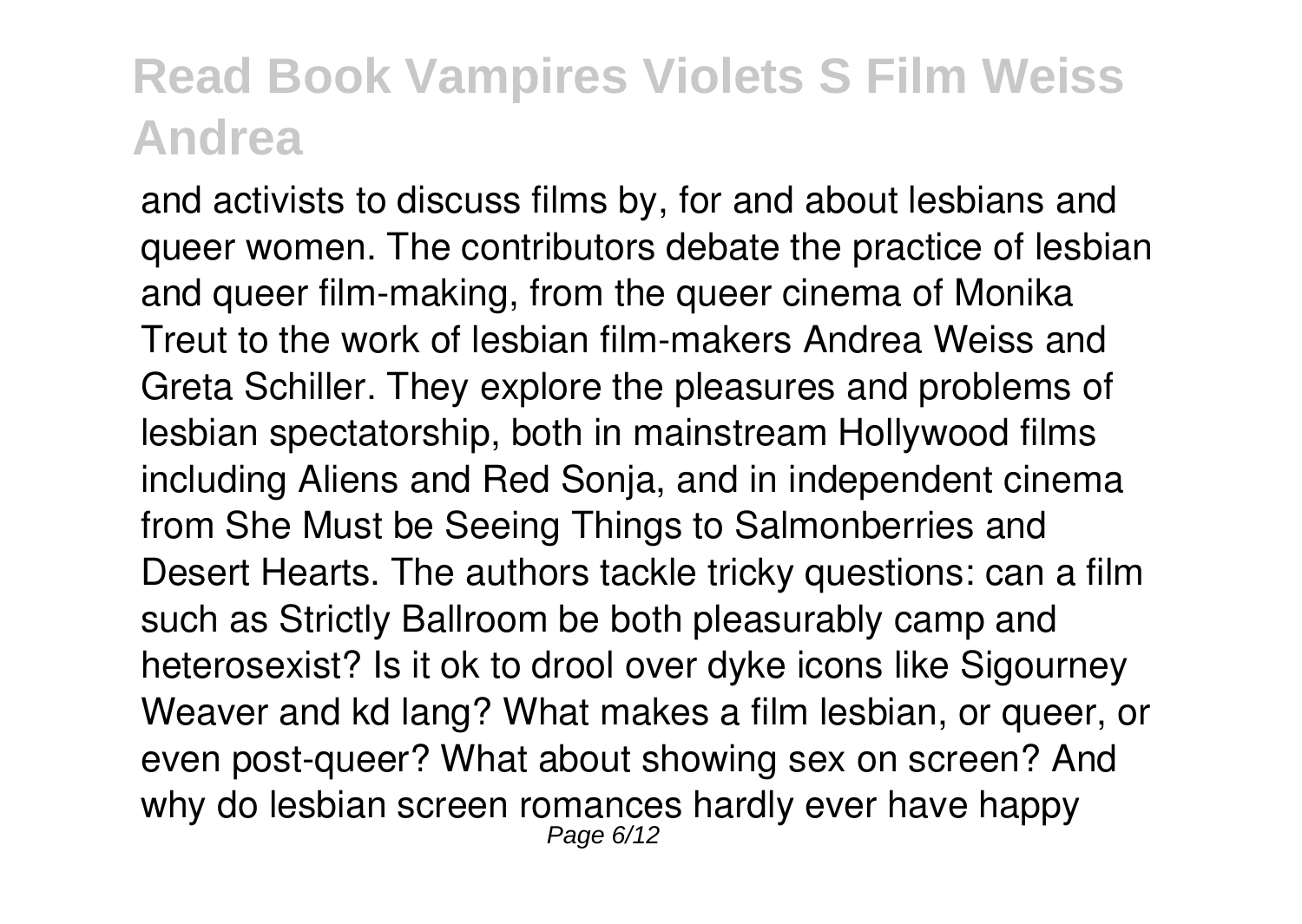endings? Immortal, Invisible is splendidly illustrated with a selection of images from film and television texts.

This is a comprehensive textbook for students of cinema.

The term "queer cinema" is often used to name at least three cultural events: 1) an emergent visual culture that boldly identifies as queer; 2) a body of narrative, documentary, and experimental work previously collated under the rubric of homosexual or lesbian, gay, bisexual, and trans (LGBT) cinema; 3) a means of critically reading and evaluating films and other visual media through the lens of sexuality. By this expansive account, queer cinema encompasses more than a century of filmmaking, film criticism, and film reception, and Page 7/12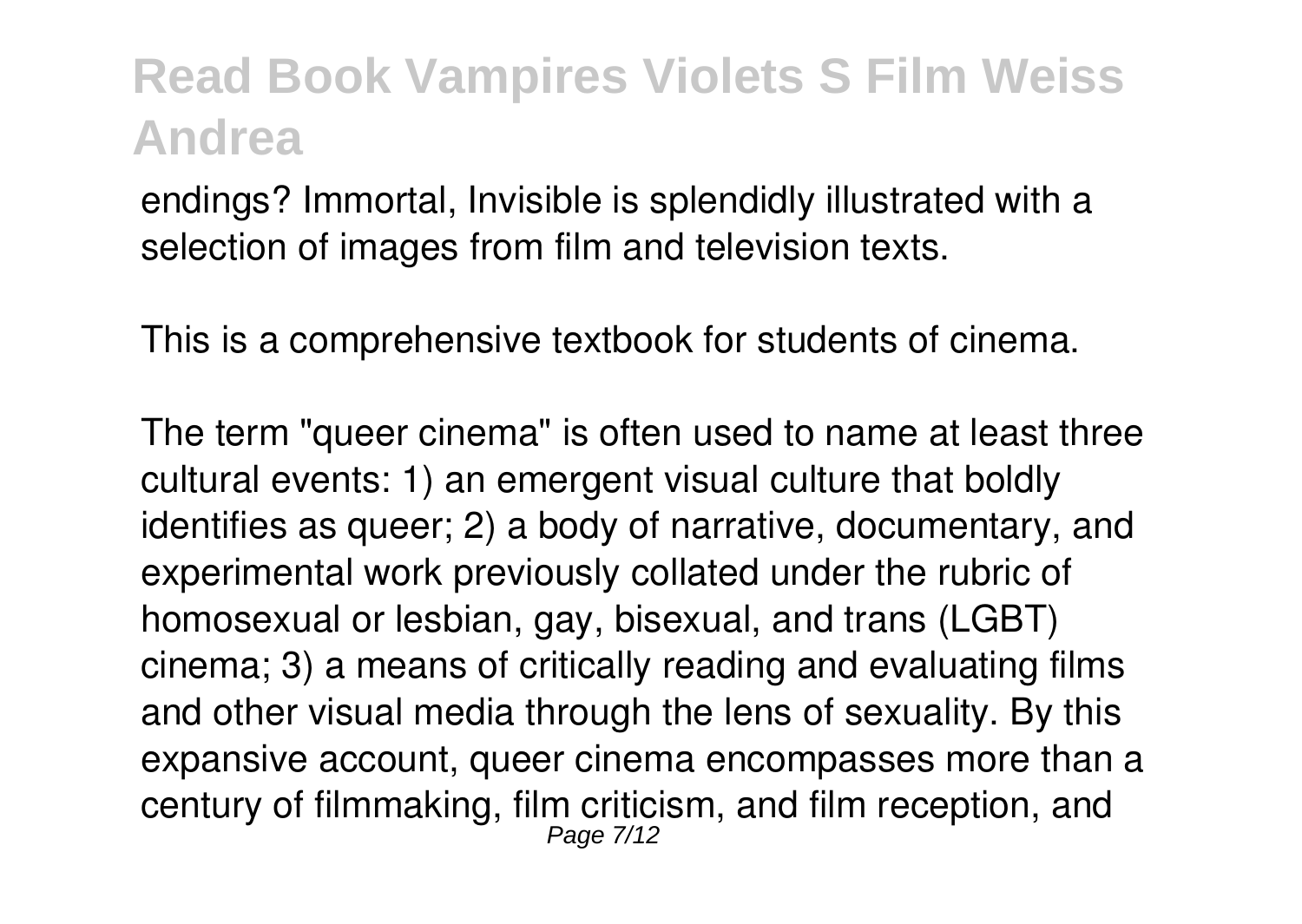the past twenty-five years have seen the idea of "queer cinema" expand further as a descriptor for a global arts practice. As the first of its kind, The Oxford Handbook of Queer Cinema treats these three currents as art and critical practice, bringing the canon of queer cinema together with a new generation of makers and scholars. The Handbook's contributors include scholars who research the worldwide canon of queer cinema, those who are uniquely positioned to address three decades of its particular importance, and those best positioned to ponder the forms it is taking or may take in our new century, namely digital media that moves in new circuits. In eight sections, they explore the many forms that queer cinema takes across time, discussing narrative, experimental, documentary, and genre filmmaking, including<br>Page 8/12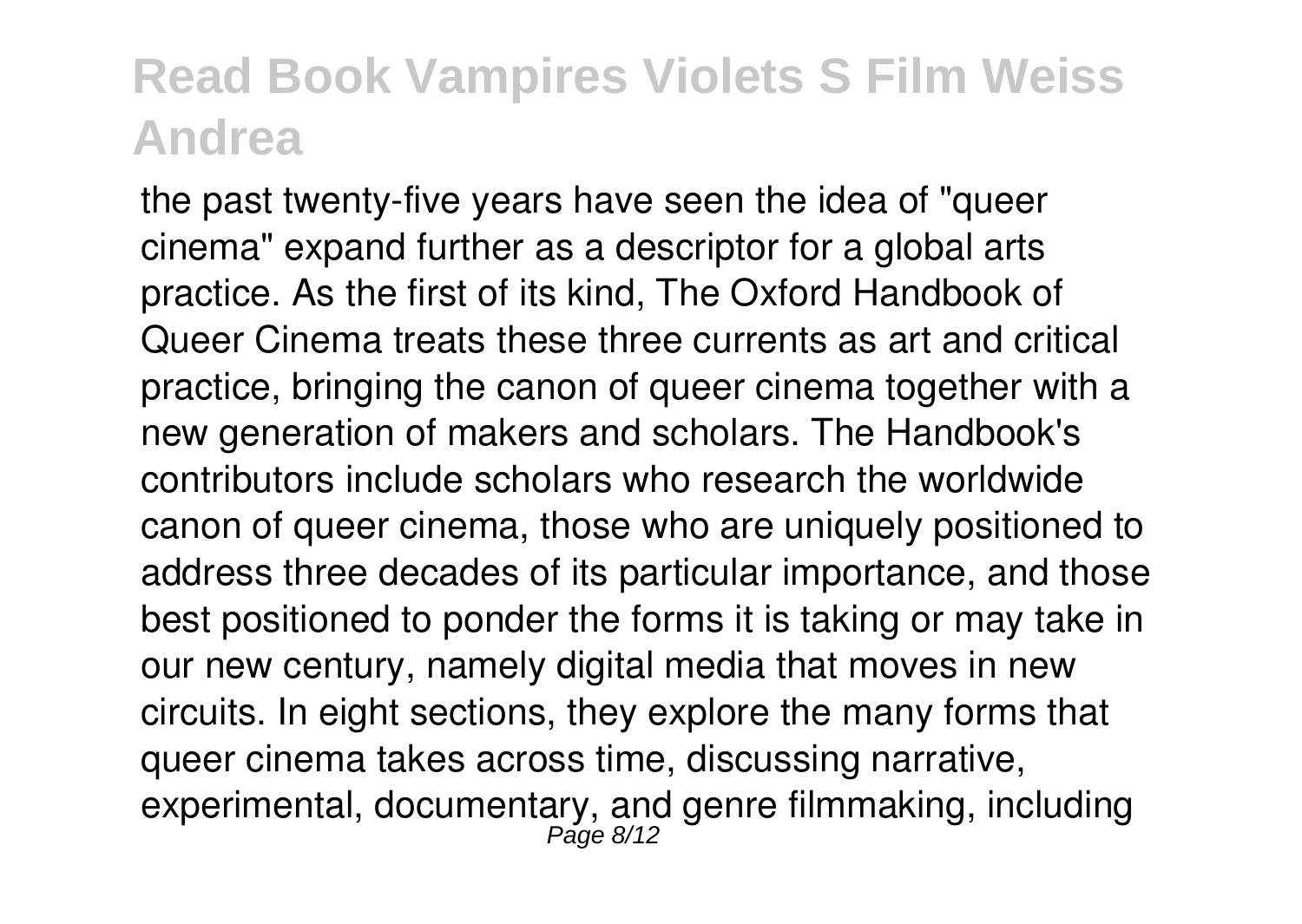pornography. Likewise, although the study of cinema and media is not restricted to a single method, chapters showcase the unique combination of textual analysis, industrial and production history, interpretation, ethnography, and archival research that this field enables. For example, chapters analyze the ways in which queer cinema both is and is not self-evidently an object for study by examining films that reinforce negative understandings of queerness alongside those that liberate the subject; and by naming the films that are newly queered, while noting that many queerly-made texts await discovery. Finally, chapters necessarily assert that queer cinema is not an Anglophone phenomenon, nor is it restricted to the medium of film.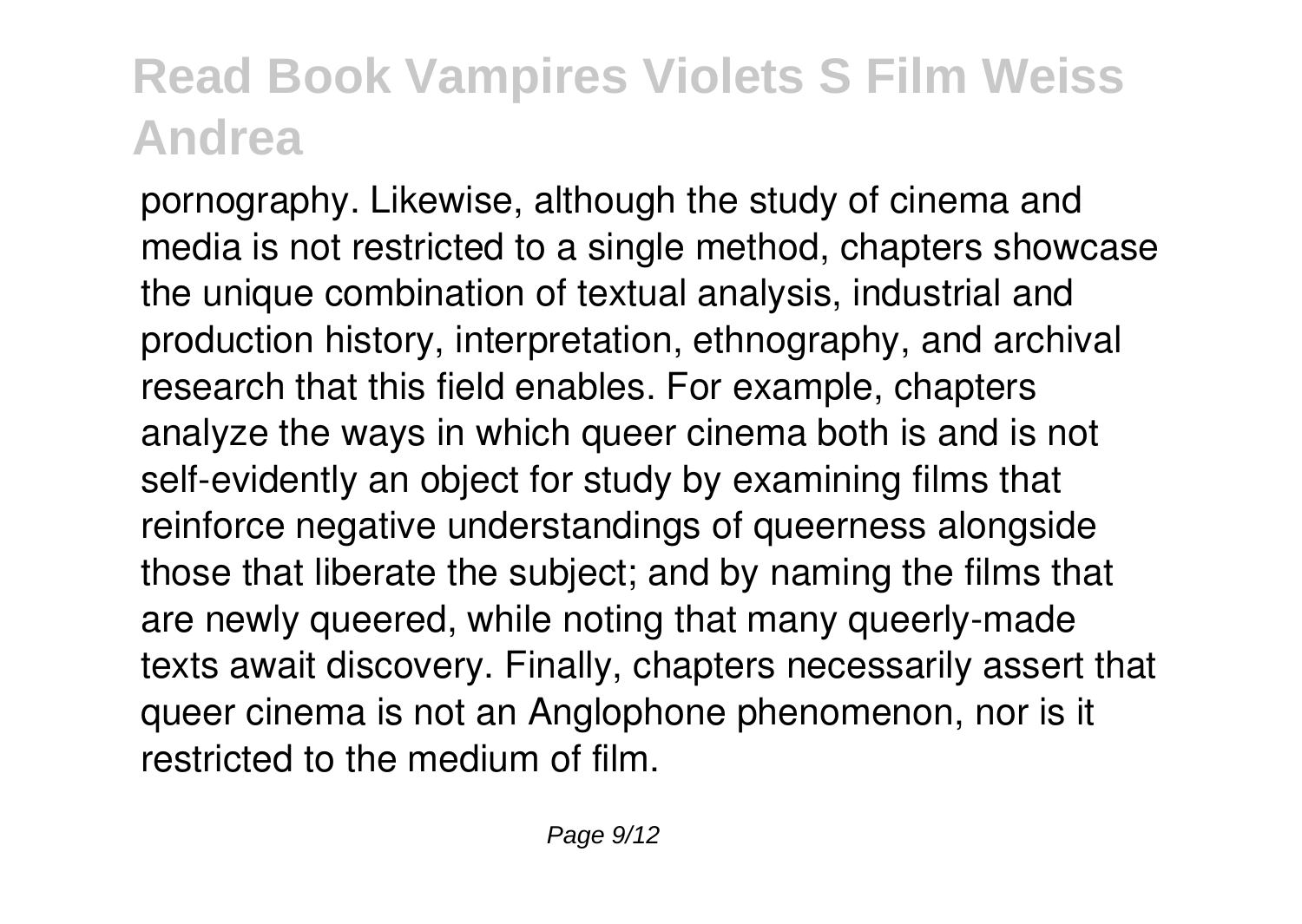The first study to propose a unifying logic underlying the many and varied representations of the vampire in literature and culture.

Often disguised in public discourse by terms like "gay," "homoerotic," "homosocial," or "queer," bisexuality is strangely absent from queer studies and virtually untreated in film and media criticism. Maria San Filippo aims to explore the central role bisexuality plays in contemporary screen culture, establishing its importance in representation, marketing, and spectatorship. By examining a variety of media genres including art cinema, sexploitation cinema and vampire films, "bromances," and series television, San Filippo discovers "missed moments" where bisexual readings of Page 10/12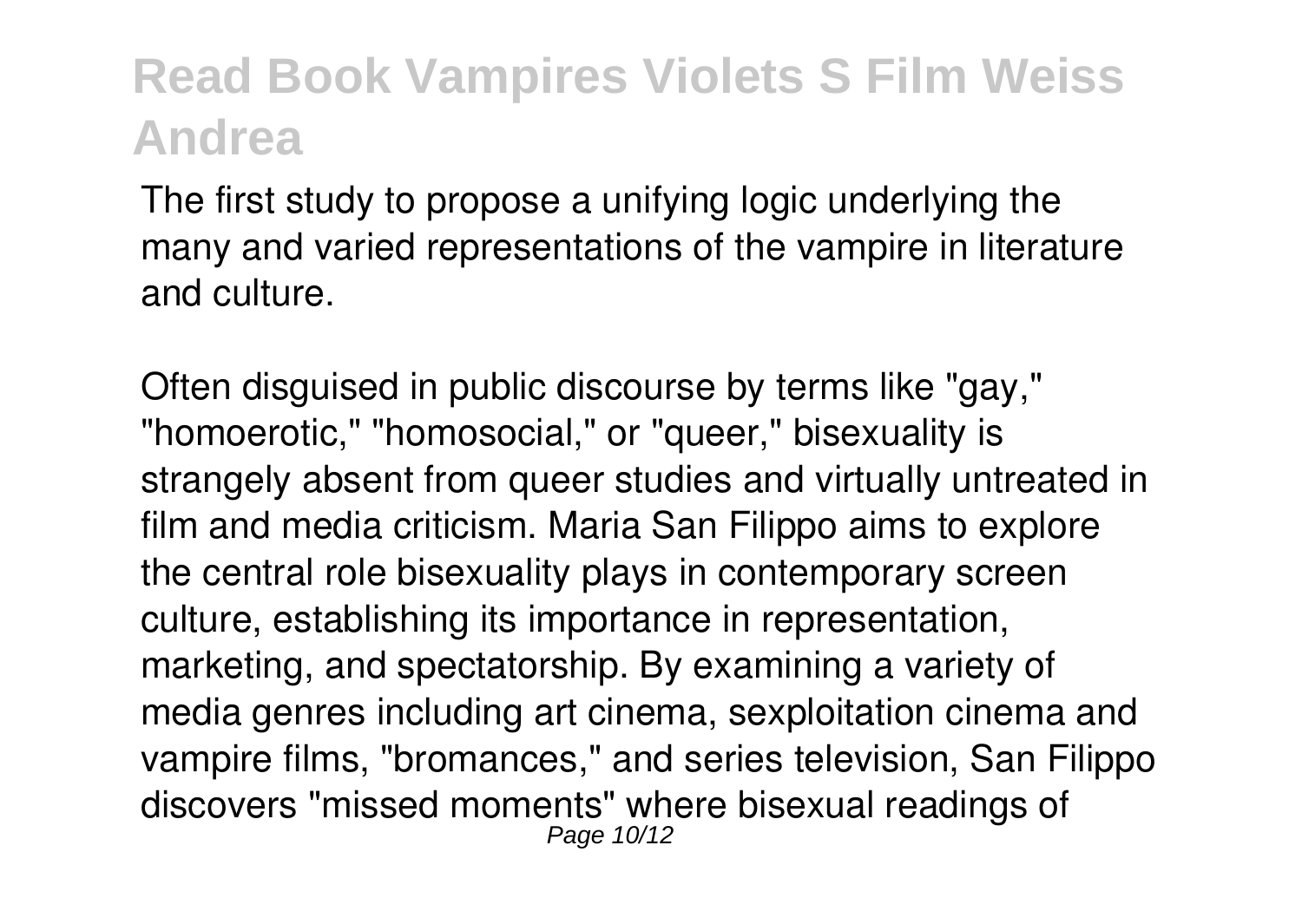these texts reveal a more malleable notion of subjectivity and eroticism. San Filippo's work moves beyond the subject of heteronormativity and responds to "compulsory monosexuality," where it's not necessarily a couple's gender that is at issue, but rather that an individual chooses one or the other. The B Word transcends dominant relational formation (gay, straight, or otherwise) and brings a discursive voice to the field of queer and film studies.

A collection of essays about the portrayals of female vampires through the history of film, beginning with Carl Theodore Dreyer's Vampyre and culminating with the Twilight series. The contributors to these essays will be primarily female writers/scholars on films that focus on the Page 11/12